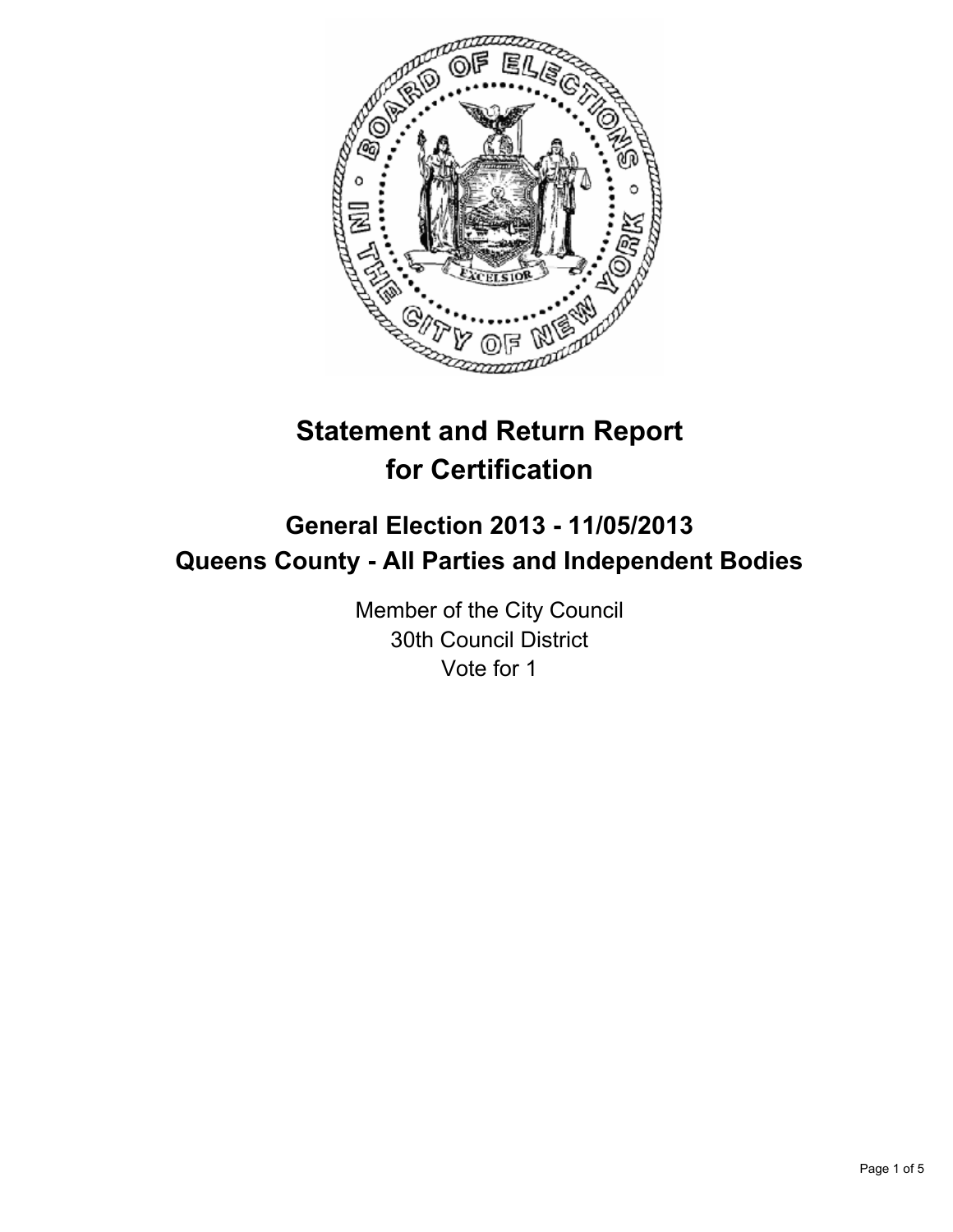

## **Assembly District 28**

| PUBLIC COUNTER                                           | 3,973          |
|----------------------------------------------------------|----------------|
| <b>EMERGENCY</b>                                         | 0              |
| <b>ABSENTEE/MILITARY</b>                                 | 132            |
| <b>FEDERAL</b>                                           | 0              |
| <b>SPECIAL PRESIDENTIAL</b>                              | 0              |
| <b>AFFIDAVIT</b>                                         | 26             |
| <b>Total Ballots</b>                                     | 4,131          |
| Less - Inapplicable Federal/Special Presidential Ballots | 0              |
| <b>Total Applicable Ballots</b>                          | 4,131          |
| ELIZABETH S. CROWLEY (DEMOCRATIC)                        | 1,848          |
| CRAIG N. CARUANA (REPUBLICAN)                            | 1,666          |
| CRAIG N. CARUANA (CONSERVATIVE)                          | 303            |
| ELIZABETH S. CROWLEY (WORKING FAMILIES)                  | 181            |
| MILMI BIRKY (WRITE-IN)                                   |                |
| SEAN DEBIASE (WRITE-IN)                                  | 1              |
| UNATTRIBUTABLE WRITE-IN (WRITE-IN)                       | $\overline{2}$ |
| <b>Total Votes</b>                                       | 4,002          |
| Unrecorded                                               | 129            |

#### **Assembly District 30**

| <b>PUBLIC COUNTER</b>                                    | 6,641        |
|----------------------------------------------------------|--------------|
| <b>EMERGENCY</b>                                         | 0            |
| ABSENTEE/MILITARY                                        | 230          |
| <b>FFDFRAL</b>                                           | 0            |
| <b>SPECIAL PRESIDENTIAL</b>                              | $\mathbf{0}$ |
| <b>AFFIDAVIT</b>                                         | 48           |
| <b>Total Ballots</b>                                     | 6,919        |
| Less - Inapplicable Federal/Special Presidential Ballots | 0            |
| <b>Total Applicable Ballots</b>                          | 6,919        |
| ELIZABETH S. CROWLEY (DEMOCRATIC)                        | 3,149        |
| CRAIG N. CARUANA (REPUBLICAN)                            | 2,762        |
| CRAIG N. CARUANA (CONSERVATIVE)                          | 453          |
| ELIZABETH S. CROWLEY (WORKING FAMILIES)                  | 277          |
| ANTHONY AMBLOSINI (WRITE-IN)                             | 1            |
| ANTHONY COMO (WRITE-IN)                                  | 1            |
| MARIO CUOMO (WRITE-IN)                                   | 1            |
| TRAYON CHRISTIAN (WRITE-IN)                              | 1            |
| UNATTRIBUTABLE WRITE-IN (WRITE-IN)                       | 3            |
| <b>Total Votes</b>                                       | 6,648        |
| Unrecorded                                               | 271          |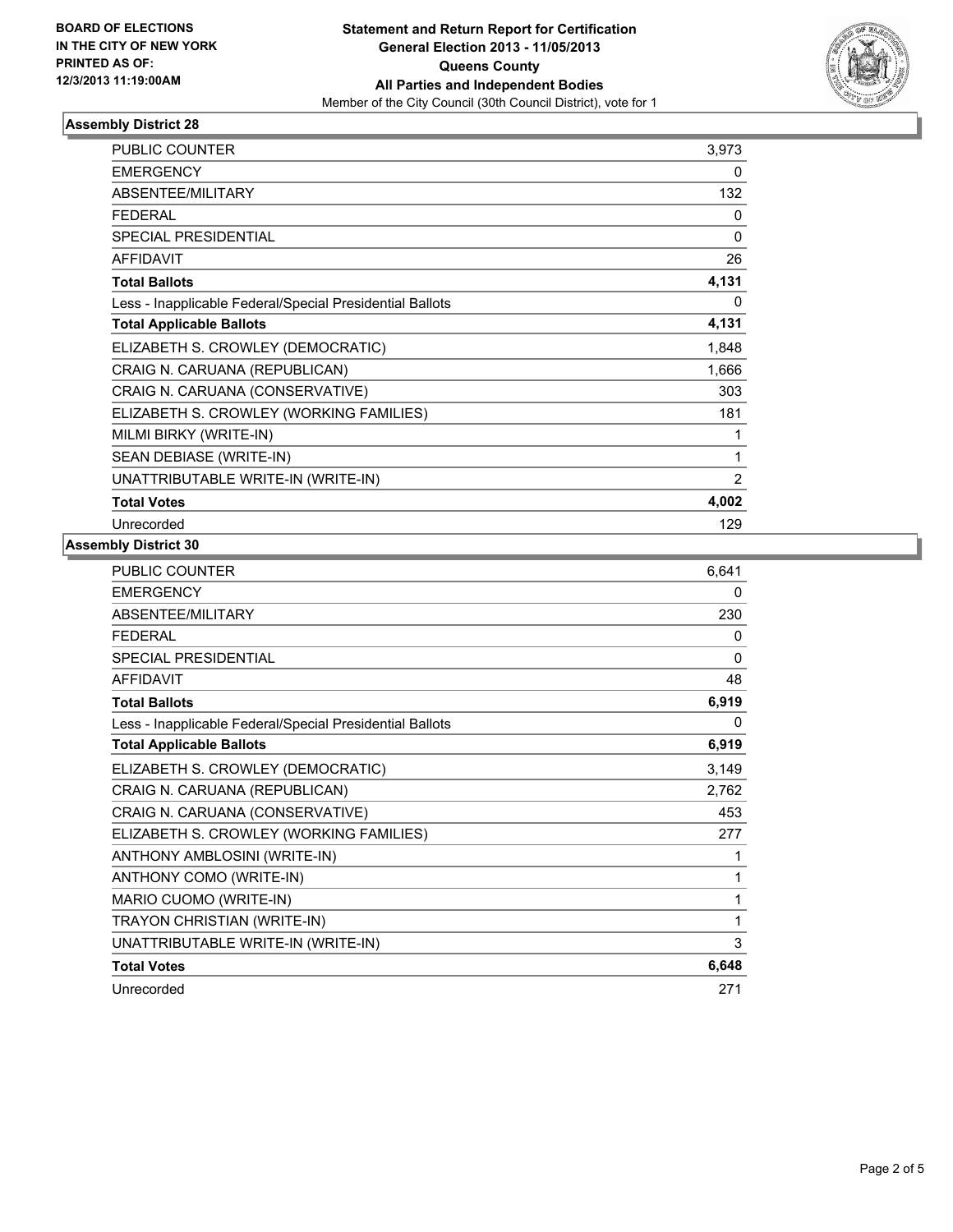

## **Assembly District 34**

| <b>PUBLIC COUNTER</b>                                    | 89 |
|----------------------------------------------------------|----|
| <b>EMERGENCY</b>                                         | 0  |
| ABSENTEE/MILITARY                                        | 0  |
| <b>FEDERAL</b>                                           | 0  |
| <b>SPECIAL PRESIDENTIAL</b>                              | 0  |
| AFFIDAVIT                                                | 1  |
| <b>Total Ballots</b>                                     | 90 |
| Less - Inapplicable Federal/Special Presidential Ballots | 0  |
| <b>Total Applicable Ballots</b>                          | 90 |
| ELIZABETH S. CROWLEY (DEMOCRATIC)                        | 57 |
| CRAIG N. CARUANA (REPUBLICAN)                            | 20 |
| CRAIG N. CARUANA (CONSERVATIVE)                          | 3  |
| ELIZABETH S. CROWLEY (WORKING FAMILIES)                  | 7  |
| <b>Total Votes</b>                                       | 87 |
| Unrecorded                                               | 3  |

#### **Assembly District 37**

| <b>PUBLIC COUNTER</b>                                    | 2,488    |
|----------------------------------------------------------|----------|
| <b>EMERGENCY</b>                                         | 0        |
| <b>ABSENTEE/MILITARY</b>                                 | 74       |
| <b>FEDERAL</b>                                           | $\Omega$ |
| <b>SPECIAL PRESIDENTIAL</b>                              | $\Omega$ |
| <b>AFFIDAVIT</b>                                         | 22       |
| <b>Total Ballots</b>                                     | 2,584    |
| Less - Inapplicable Federal/Special Presidential Ballots | 0        |
| <b>Total Applicable Ballots</b>                          | 2,584    |
| ELIZABETH S. CROWLEY (DEMOCRATIC)                        | 1,631    |
| CRAIG N. CARUANA (REPUBLICAN)                            | 527      |
| CRAIG N. CARUANA (CONSERVATIVE)                          | 117      |
| ELIZABETH S. CROWLEY (WORKING FAMILIES)                  | 170      |
| DAVID ORTIZ (WRITE-IN)                                   |          |
| PHIL MIONE (WRITE-IN)                                    | 1        |
| UNATTRIBUTABLE WRITE-IN (WRITE-IN)                       | 1        |
| <b>Total Votes</b>                                       | 2,448    |
| Unrecorded                                               | 136      |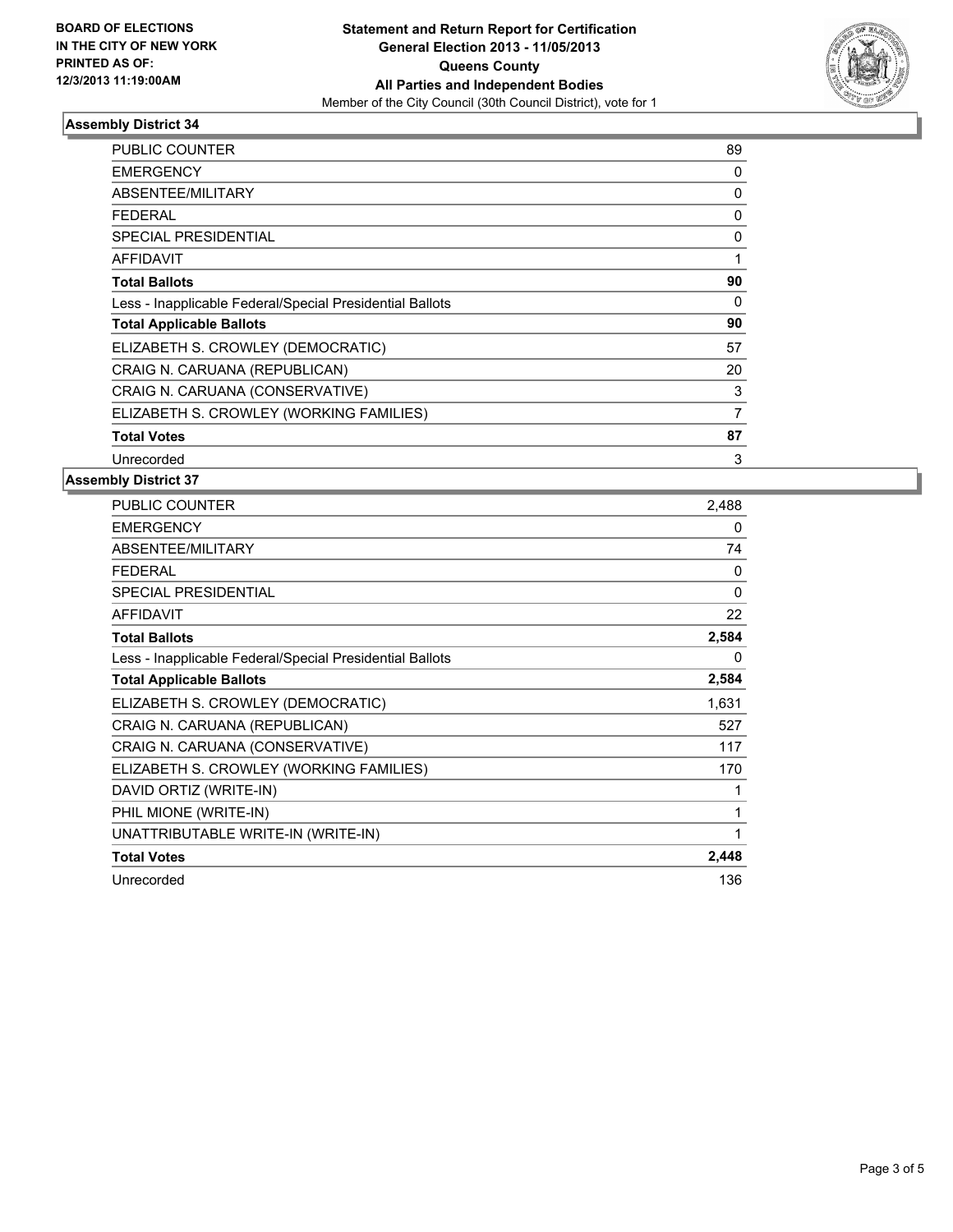

## **Assembly District 38**

| <b>PUBLIC COUNTER</b>                                    | 3,651 |
|----------------------------------------------------------|-------|
| <b>EMERGENCY</b>                                         |       |
| <b>ABSENTEE/MILITARY</b>                                 | 95    |
| <b>FEDERAL</b>                                           | 0     |
| <b>SPECIAL PRESIDENTIAL</b>                              | 0     |
| <b>AFFIDAVIT</b>                                         | 27    |
| <b>Total Ballots</b>                                     | 3,774 |
| Less - Inapplicable Federal/Special Presidential Ballots | 0     |
| <b>Total Applicable Ballots</b>                          | 3,774 |
| ELIZABETH S. CROWLEY (DEMOCRATIC)                        | 2,354 |
| CRAIG N. CARUANA (REPUBLICAN)                            | 829   |
| CRAIG N. CARUANA (CONSERVATIVE)                          | 185   |
| ELIZABETH S. CROWLEY (WORKING FAMILIES)                  | 202   |
| BARBARA MALZ (WRITE-IN)                                  |       |
| EDWARD SCORILLO (WRITE-IN)                               | 1     |
| LEW SIMON (WRITE-IN)                                     | 1     |
| UNATTRIBUTABLE WRITE-IN (WRITE-IN)                       | 1     |
| <b>Total Votes</b>                                       | 3,574 |
| Unrecorded                                               | 200   |

## **Assembly District 39**

| <b>PUBLIC COUNTER</b>                                    | 22       |
|----------------------------------------------------------|----------|
| <b>EMERGENCY</b>                                         | 0        |
| ABSENTEE/MILITARY                                        | 1        |
| FEDERAL                                                  | 0        |
| SPECIAL PRESIDENTIAL                                     | $\Omega$ |
| <b>AFFIDAVIT</b>                                         | 0        |
| <b>Total Ballots</b>                                     | 23       |
| Less - Inapplicable Federal/Special Presidential Ballots | 0        |
| <b>Total Applicable Ballots</b>                          | 23       |
| ELIZABETH S. CROWLEY (DEMOCRATIC)                        | 11       |
| CRAIG N. CARUANA (REPUBLICAN)                            | 6        |
| CRAIG N. CARUANA (CONSERVATIVE)                          | 2        |
| ELIZABETH S. CROWLEY (WORKING FAMILIES)                  | 3        |
| <b>Total Votes</b>                                       | 22       |
| Unrecorded                                               | 1        |